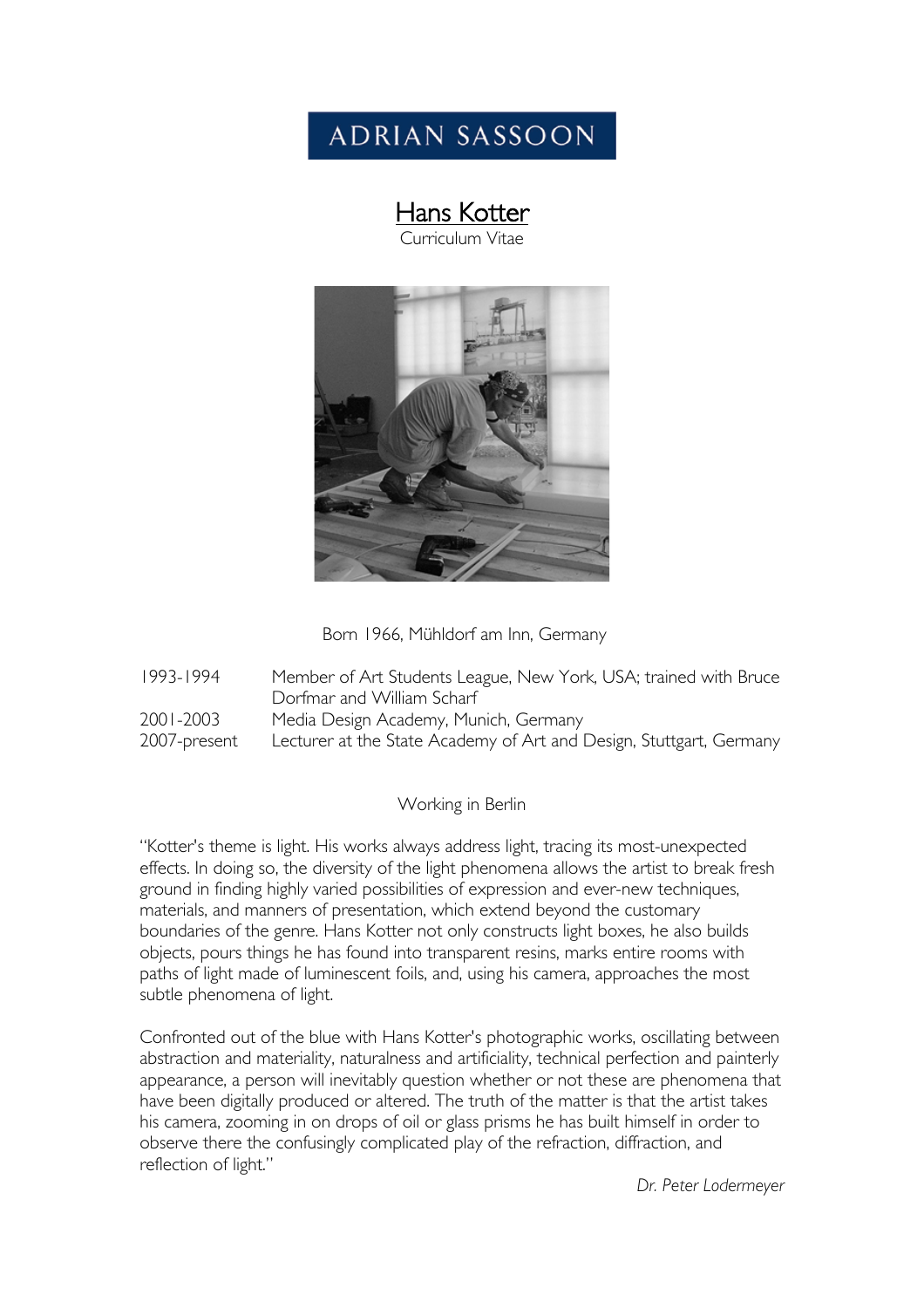### Solo Exhibitions

| 2019 | Reflections, Gallery B. Lausberg, Düsseldorf, Germany                                |
|------|--------------------------------------------------------------------------------------|
| 2018 | Luminous Infinity!, MPV Gallery, 's-Hertogenbosch, The Netherlands                   |
|      | Mehr Licht!, Stern Wywiol Galerie, Hamburg, Germany                                  |
|      | Luminous Infinity, Galerie Michaela Stock, Vienna, Austria                           |
| 2017 | Point of View, Patrick Heide Contemporary Art, London                                |
| 2016 | Light Interference, Gallery Bernd Lausberg, Düsseldorf, Germany                      |
|      | Beyond Light, Saumuelis Baumgarte Gallery, Bielefeld, Germany                        |
| 2015 | Beyond Light, Bildraum 01, Vienna, Austria                                           |
|      | Lichtkunst, Kunstverein Lippe, Detmold, Germany                                      |
| 2014 | Interruption, De Buck Gallery, New York, USA                                         |
|      | Light Flow, Galerie Nery Marino, Paris, France                                       |
| 2013 | Superposition, Galerie Michaela Stock, Vienna, Austria                               |
|      | More Light, European House of Art in Upper Bavaria, Schafhof, Germany                |
|      | Replaced - Light Flow, Kubus Export, Vienna Austria                                  |
|      | Syracuse University Art Galleries, Syracuse, USA                                     |
|      | Light Flow, Osthaus-Museum, Hagen, Germany                                           |
| 2012 | Home Sweet Home, Galerie Klaus Benden, Cologne, Germany                              |
|      | In the Flux, Galerie Nery Marino, Paris, France                                      |
| 2011 | Light Sensitive, De Buck Gallery, New York, USA                                      |
|      | Light Flow, Patrick Heide Contemporary Art, London                                   |
|      | Deflection, Viltin Galéria, Budapest, Hungary                                        |
|      | Deflection, Studio d'Arte Contemporanea Pino Casagrande, Rome, Italy                 |
| 2010 | Dialog, Galerie Grazia Blumberg, Recklinghausen, Germany                             |
| 2009 | Replaced, Patrick Heide Contemporary Art, London                                     |
|      | Replaced, Galerie Michaela Stock, Vienna, Austria                                    |
| 2008 | The very best, Gallery Benden & Klimczak, Cologne, Germany                           |
|      | Balance, Shunt London (GB), with Kinetica Museum, London                             |
|      | Colour rush, Gallery Bernd Lausberg, Toronto, Canada                                 |
| 2007 |                                                                                      |
|      | Colour rush, Patrick Heide Contemporary Art, London                                  |
| 2006 | Luminale Frankfurt, Germany - Biannual light culture festival, with Patrick Heide    |
|      | Contemporary Art, London                                                             |
|      | Licht Farbe Raum, Gallery Bernd Lausberg, Düsseldorf, Germany                        |
| 2005 | Chromatic impulse, Berlinish Gallery with Company Spectral, Germany                  |
| 2004 | Balance, Raum für Kunst/Art space, Art Association Ravensburg, Germany               |
|      | Illuminations, Aedes, Berlin, Germany                                                |
|      | Macro landscape, Patrick Heide Contemporary Art, London                              |
|      | Tv shot, Scope Art Fair, London                                                      |
| 2003 | Lichtecht/lightfast, Patrick Heide Contemporary Art, Frankfurt, Germany              |
| 2002 | Light and colour, Bezirks Galerie Oberbayern/Gallery District Upper Bavaria, Munich, |
|      | Germany                                                                              |
|      | Beauty in plastic, City Museum, Neuötting, Germany                                   |
| 2001 | Blue line, Factory Pasinger, Munich, Germany                                         |
| 2000 | Landscape in plastic, Gallery Hofmeisterhaus, Museum, Massing/Rottal, Germany        |
| 1999 | Stillleben, Gallery Benden & Klimczak, Cologne, Germany                              |
| 1998 | Spurensicherung, City Gallery in the House of Culture, Waldkraiburg, Germany         |
|      | Death cult in the chapel, Castle Klebing next to Pleiskirchen/Altötting, Germany     |
| 1997 | Diary with sound-collage, Modern Theatre, Munich, Germany                            |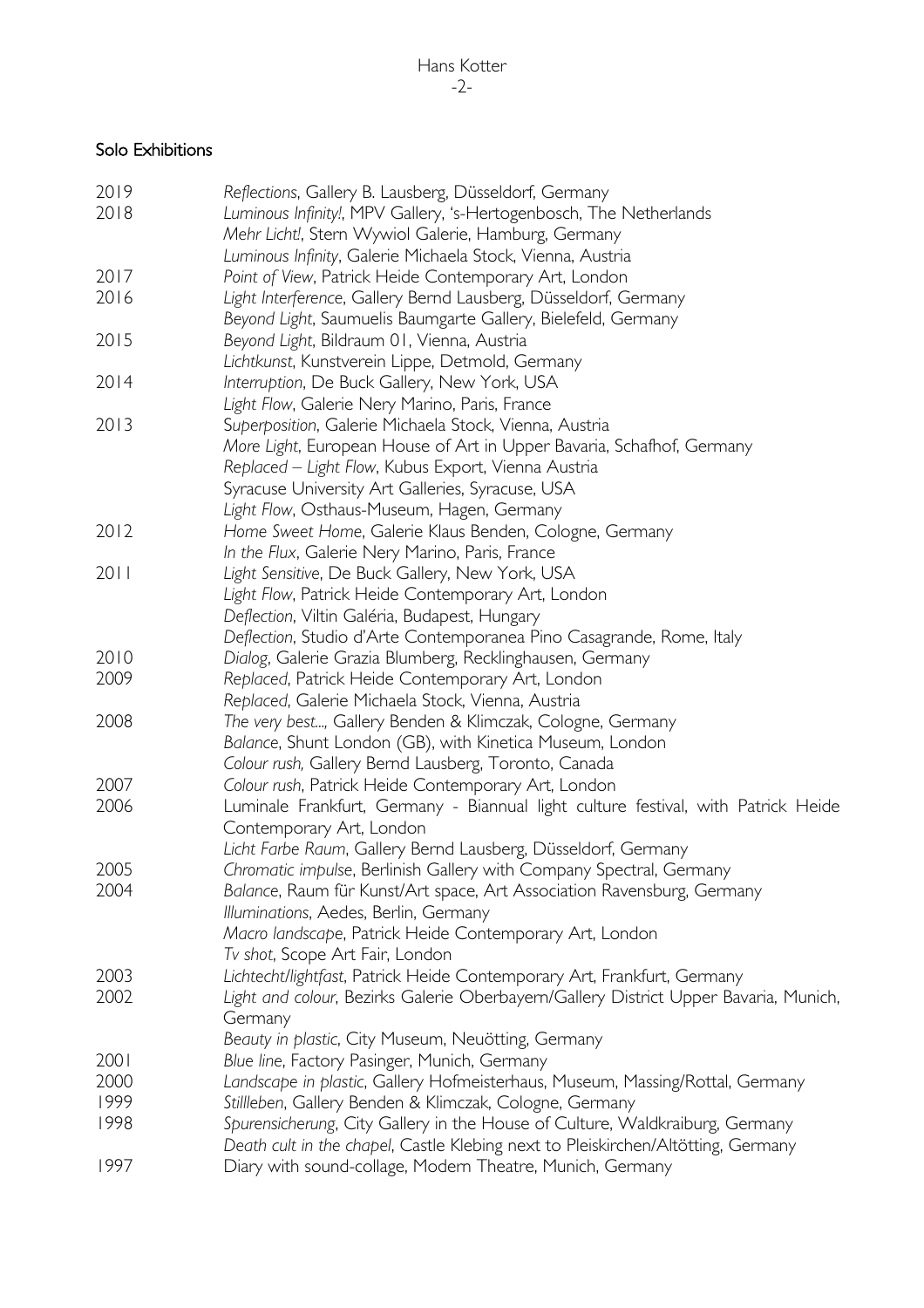### Solo Exhibitions (continued)

- 1997 *Tagebuchnotizen*, Gallery Hofmeisterhaus, Massing/Rottal, Germany
- Gallery Notwehr, Munich, Germany
- 1994 *Body language*, Radio centre of Bratislava, Slovakia
- 1993 *Talk to me*, Gallery & Studio, Vienna, Austria
- 1992 City Museum Waldkraiburg, Germany
	- *Daydreams*, Gallery Chuck Levitan, New York, USA

### Selected Group Exhibitions

| 2022 | Adrian Sassoon, TEFAF New York Spring, New York, USA                            |
|------|---------------------------------------------------------------------------------|
| 2020 | Up to Now, Valletta Contemporary, Malta                                         |
|      | Patrick Heide Contemporary, TEFAF Maastricht, The Netherlands                   |
| 2019 | Like Home - Selected Works from the Froh(n)berg Collection, Stadtgalerie Lehen, |
|      | Salzburg, Austria                                                               |
|      | MPV Gallery, PAN Amsterdam, The Netherlands                                     |
|      | Possible Architectures, Stephen Lawrence Gallery, London                        |
|      | Patrick Heide Contemporary, Art Miami Beach, Miami Beach, Florida, USA          |
|      | Bluerider Art, Art Taipei, Taipei, Taiwan                                       |
|      | Adrian Sassoon, Pavilion of Art & Design London, London                         |
|      | Jean David Malat Gallery, Contemporary Istanbul, Istanbul, Turkey               |
|      | Fleeting Sketches, Projektraum Deutscher Künsterlbund, Berlin, Germany          |
|      | Patrick Heide Contemporary, Masterpiece London, The Royal Hospital Chelsea,     |
|      | London                                                                          |
|      | Gallery Klaus Benden Cologne, Art Cologne, Cologne, Germany                     |
|      | Colors, LH2 Contemporary, Berlin, Germany                                       |
|      | Adrian Sassoon, TEFAF New York Spring, New York, USA                            |
|      | After Minimalism, Valletta Contemporary, Malta                                  |
|      | Artothek, Cologne, Germany                                                      |
| 2018 | Adrian Sassoon, Pavilion of Art & Design London, London                         |
|      | Light Box, Kunstmuseum Celle, Celle, Germany                                    |
|      | Interference - International Light Art Project Tunis, Tunis, Tunisia            |
|      | MPV Gallery, PAN Amsterdam, The Netherlands                                     |
|      | Geometrics + Reflection, LH2 Contemporary, Berlin, Germany                      |
|      | Gallery Klaus Benden Cologne, Art Berlin, Germany                               |
|      | Licht & Bewegung, Kunsthalle Messmer, Riegel am Kaiserstuhl, Germany            |
|      | Adrian Sassoon, TEFAF New York Spring, New York, USA                            |
|      | A to Z: Works from the Collection LH2 Contemporary, Berlin, Germany             |
|      | Gallery Klaus Benden Cologne, Art Cologne, Germany                              |
|      | Patrick Heide Contemporary, TEFAF Maastricht, The Netherlands                   |
| 2017 | Adrian Sassoon, Pavilion of Art & Design London, London                         |
|      | Colored Light, De Buck Gallery, New York, USA                                   |
|      | Signal, Kunstmuseum Celle, Germany                                              |
|      | 10 <sup>th</sup> Anniversary Exhibition, Kinetica Museum, London                |
| 2016 | Luminous Perception, Galerie Michaela Stock, Vienna, Austria                    |
|      | X Play, Viltin Galéria, Budapest, Hungary                                       |
|      | Spatial Miracles, Museum Ritter, Waldenbuch, Germany                            |
|      |                                                                                 |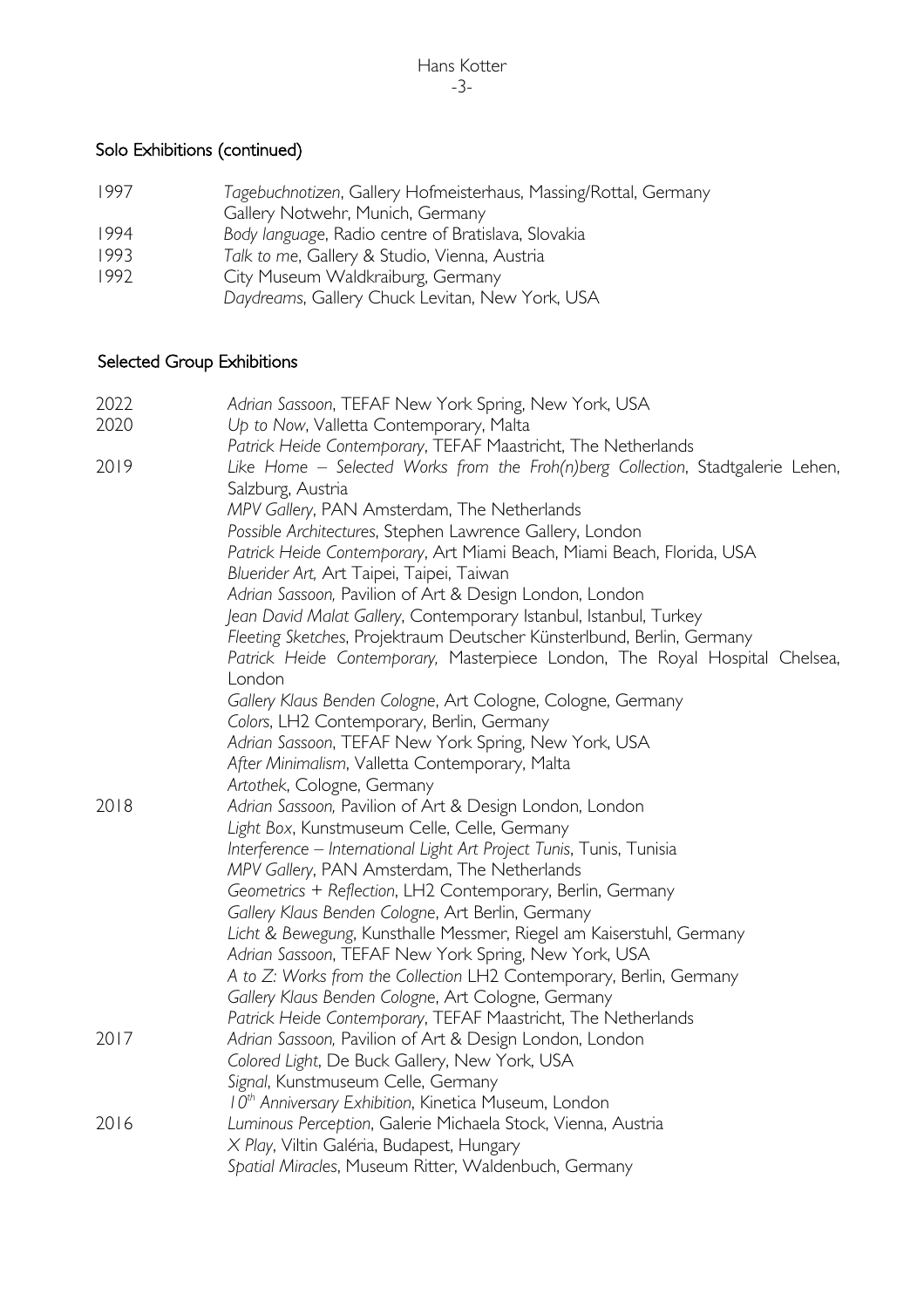### Selected Group Exhibitions (continued)

| 2016 | Pop International Art Show, Pop Austin, Texas, USA<br>Deck Voyage, Borusan Contemporary, Istanbul, Turkey |
|------|-----------------------------------------------------------------------------------------------------------|
|      | Sculpture en Partage, Villa Datris, L'Isle-sur-la-Sorgue, France                                          |
|      | Master of Light, Heitsch Galerie, Munich, Germany                                                         |
| 2015 | Illumination, Pop Austin, Texas, USA                                                                      |
|      | Lunapark 2000, Museum Ritter, Waldenbuch, Germany                                                         |
|      | Appropriation Interpictoriality, Galerie Michaela Stock, Vienna, Austria                                  |
| 2014 | Contemporaries, Budapest Galerie, Budapest, Hungary                                                       |
|      | Coleur et Transparence, Galerie Nery Marino, Paris, France                                                |
|      | Geometriks, Gallery Impakto, Lima, Peru                                                                   |
|      | Insanitus Festival, Vilnius, Lithuania                                                                    |
|      | Part 2 - Light Art in Germany in the $21^{st}$ Century, Kunstmuseum Celle, Germany                        |
|      | Out of Our Heads, ARTinTRA, Shoreditch Town Hall, London                                                  |
|      | Cielo y Tierra, Gallery Impakto, Lima, Peru                                                               |
|      | Common Ground: Earth, Borusan Contemporary, Istanbul, Turkey                                              |
|      | Luminale, BestregARTs, Frankfurt, Germany                                                                 |
| 2013 | Good Vibrations, Museum Ritter, Waldenbuch, Germany                                                       |
|      | Part $1$ – Light Art in Germany in the 21 <sup>st</sup> Century, Kunstmuseum Celle, Germany               |
|      | Ceci n'es pas une lampe, Gesellschaft für Kunst und Gestaltung, Bonn, Germany                             |
|      | City Lights, Gallery Impakto, Lima, Peru                                                                  |
|      | De Buck Gallery, New York, USA                                                                            |
|      | Kotter, Luther, Mack, Patrick Heide Contemporary Art, London                                              |
|      | Bright Light, Galerie Nery Marino, Paris, France                                                          |
| 2012 | Segment #3, Borusan Contemporary, Istanbul, Turkey                                                        |
|      | Mouvement et Lumière, Villa Datris, L'Isle-sur-la-Sorgue, France                                          |
|      | Quadratic Equations, Kepes Institut, Budapest, Hungary                                                    |
|      | Luminale Frankfurt - Shine Shine Shine, BestregARTs, Frankfurt, Germany                                   |
|      | Lausberg Contemporary, Toronto, Canada                                                                    |
|      | De Buck Gallery, New York, USA                                                                            |
|      | Effects in Relation, Galerie Lisi Hämmerle, Bregenz, Austria                                              |
|      | Clare Beck at Adrian Sassoon, COLLECT, The Saatchi Gallery, London                                        |
| 2011 | Clare Beck at Adrian Sassoon, COLLECT, The Saatchi Gallery, London                                        |
|      | Reflection Reflected, Galerie Michaela Stock, Vienna, Austria                                             |
|      | BestregARTS, Frankfurt, Germany                                                                           |
|      | Story for Reflection, Galerie Michaela Stock, Vienna, Austria                                             |
|      | De Buck Gallery, New York, USA                                                                            |
|      | Patrick Heide Contemporary Art, London                                                                    |
|      | Art Radionica Lazareti - Gallery Otok, Dubrovnik, Croatia                                                 |
|      | Click Clique, Lausberg Contemporary, Toronto, Canada                                                      |
|      | Segment #1, Borusan Contemporary, Istanbul, Turkey                                                        |
|      | Sculptures Plurielles, Villa Datris, L'Isle-sur-la-Sorgue, France                                         |
|      | Konkrete Abstraktion, Lausberg Contemporary, Düsseldorf, Germany                                          |
|      | Sensitive Extra, MSU Museum of Contemporary Art, Zagreb, Croatia                                          |
| 2010 | Adrian Sassoon, Pavilion of Art & Design London, London                                                   |
|      | Beyond Painting, Lausberg Contemporary, Toronto, Canada                                                   |
|      | Clare Beck at Adrian Sassoon, COLLECT, The Saatchi Gallery, London                                        |
|      | Adrian Sassoon, London Art Fair, Business Design Centre, London                                           |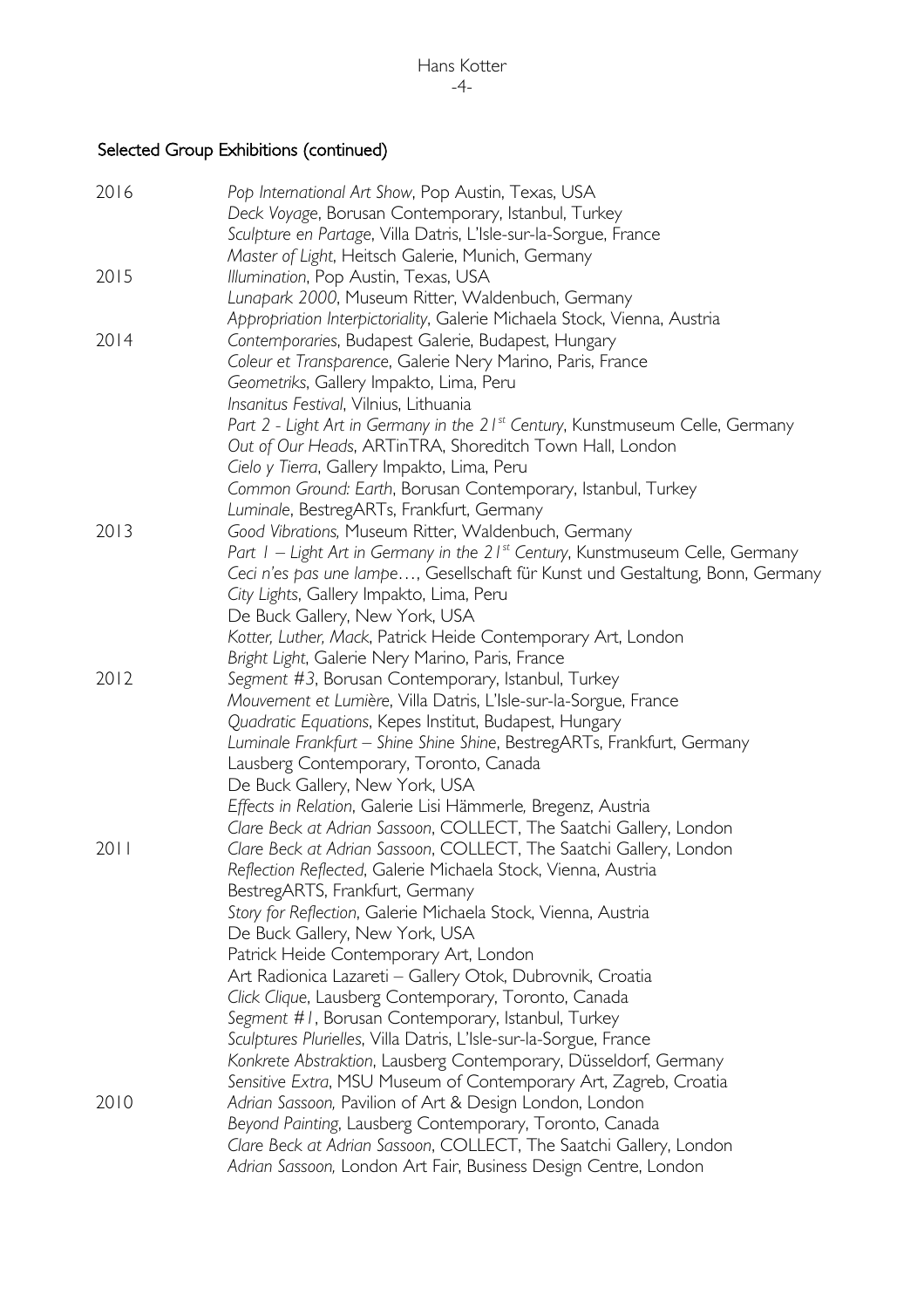### Selected Group Exhibitions (continued)

| 2009 | Trilogie: Berlin - London - Rom, City Gallery Klagenfurt, Austria              |
|------|--------------------------------------------------------------------------------|
|      | Best of Lausberg Contemporary, Lausberg Contemporary, Toronto, Canada          |
| 2008 | Best before, City Gallery Klagenfurt, Austria                                  |
|      | Infected, Priveekollektie, Heusden aan de Maas, The Netherlands                |
|      | Play it, Art Foundation Baden-Württemberg, Stuttgart, Germany                  |
|      | Targetti art - light art collection, Florence, Italy                           |
|      | German Photography Today, Gallery bkhf, Miami, USA                             |
| 2007 | Preview 2008, Gallery Benden & Klimczak, Cologne, Germany                      |
|      | Obsession durch Technik, ArtMbassy, Berlin, Germany                            |
|      | Suitcase, Italian Culture Institute, Cologne, Germany                          |
|      | In the flux, Kinetica Museum, London                                           |
|      | Best before, Art Association Aschaffenburg, Germany                            |
| 2006 | Life forms, Kinetica Museum, London                                            |
|      | Fire and ice, Rosenbaum Contemporary, Boca Raton, Florida, USA                 |
|      | Magie des Lichtes, International Panel Berlin, Berlin, Germany                 |
| 2005 | Reflections, Gallery Kashya Hildebrand, Geneva, Switzerland                    |
|      | Rot als Farbe, Gallery Bernd Lausberg, Düsseldorf, Germany                     |
|      | Spectrum, Gallery Kashya Hildebrand, New York, USA                             |
|      | Look!, ArtProject Berlin, NY Arts Magazine, Berlin, Germany                    |
|      | Solaris, Gallery Kashya Hildebrand, Zurich, Switzerland                        |
| 2003 | Lichtung II, Bake-Factory, Berlin, Germany                                     |
|      | Illuminationen, ArtProject Annex, Berlin, Germany                              |
| 2001 | Kraft und Magie, Upper Bavarian Culture Days, Altötting, Germany               |
| 2000 | Culture Model, Passau, Germany                                                 |
|      | Große Kunstausstellung/Large Art Exhibition, Haus der Kunst/Art House, Munich, |
|      | Germany                                                                        |
|      | City Gallery in the Park, Viersen, Germany                                     |
| 1999 | I love you, Culture Panel Oberalteich, Germany                                 |
|      | The museum as muse: artist reflect, Museum of Modern Art, New York, USA        |
|      | 01, Keio University, Tokyo, Japan                                              |
|      | Snapshot, touring exhibition: Siemens AG, Munich, Germany; City Gallery        |
|      | Regensburg, Germany; Gallery Monique Goldstrom, New York, USA                  |
| 1998 | Country without borders, Gallery Abraham Lubelski, New York, USA               |
|      | New Gallery Oberhausmuseum, Passau, Gremany                                    |
| 1997 | Keine Erinnerung, Old Revenue Office, Rosenheim, Germany                       |
|      | The power of words and signs, touring exhibition: Gallery Casa, Tokyo, Japan;  |
|      | Gallery Index, Osaka, Japan; Sala Franco, Triest, Italy; Gallery Abraham       |
|      | Lubelski, New York, USA                                                        |
|      | metamorphosia, Culture Model, Passau, Germany                                  |
|      | Biennale New York, with NY Arts Magazine, USA                                  |
| 1996 | House of Culture, Waldkraiburg, Germany                                        |
|      | Sonic identity, 450 Broadway Gallery, New York, USA                            |
| 1995 | Gallery Hofmeisterhaus, Massing/Rottal, Germany                                |
| 1994 | Annual art exhibition, City Museum Waldkraiburg, Germany                       |
|      | Cyber culture, Gallery Dariusz Gubala, New York, USA                           |
|      | Castle Schloßhof, Schlosshof, Austria                                          |
| 1993 | Vertigo art, Gallery Dariusz Gubala, New York, USA                             |
|      |                                                                                |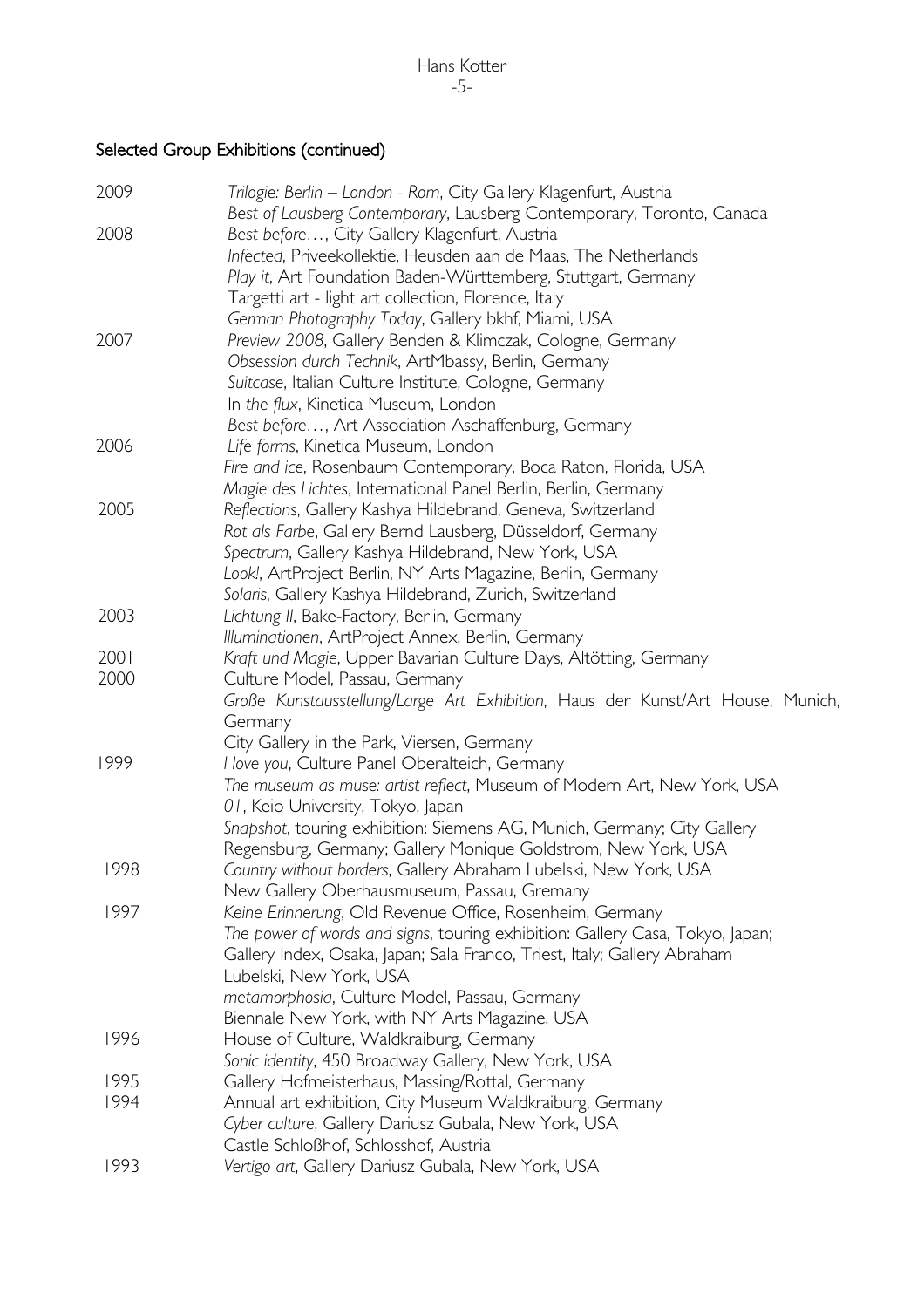### Public Collections

Kinetica Museum, London Fondation Villa Datris, L'Isle-sur-la-Sorgue, France Kunstmuseum Celle mit Sammlung Robert Simon, Celle, Germany Museum für Angewandte Kunst Köln, Köln, Germany Museum Ritter, Waldenbuch, Germany Osthaus Museum Hagen, Germany Borusan Contemporary, Istanbul, Turkey

#### Work in Public Spaces/Architectural Art

| 2010 | Warburg Pincus, Frankfurt, Germany                                   |
|------|----------------------------------------------------------------------|
| 2009 | Aareal Bank, Hamburg, Gemany                                         |
| 2007 | Hotel Maximilian, Nuremberg, Germany                                 |
|      | Booz Allen Hamilton, Berlin, Germany                                 |
|      | Secondary Modern School, City Mühldorf, Germany                      |
|      | Baierl & Demmelhuber, Töging, Germany                                |
| 2005 | Derag Hotel and Living, Hotel Kanzler, Bonn, Germany                 |
|      | Skyper, DEKA Real Estate Investment, Frankfurt/Main, Germany         |
| 2004 | Entrance hall of EON Bayern AG, Regensburg, Germany                  |
|      | Aedes East Extension Pavilion, Aedes Berlin, Germany                 |
|      | Object at the Burghause Gate, Neuga Bauträger und Verwaltungs GmbH,  |
|      | Neuötting, Germany                                                   |
| 2003 | DEKA Real Estate Investment, Frankfurt/Main, Germany                 |
|      | Entrance hall Leomax at the Rindermarkt, Munich, Germany             |
|      | National Structural Engineering Office Rosenheim, Germany            |
|      | Entrance hall of the Land Surveying Office Mühldorf, Germany         |
| 1999 | Passauer Neue Presse (newspaper), Media Centre Passau, Germany       |
| 1998 | Passauer Neue Presse (newspaper), Entrance Area of the City Desk,    |
|      | Passau, Germany                                                      |
|      | Entrance Hall of the Bürgerhaus (community centre), City Burghausen, |
|      | Germany                                                              |
| 1997 | Wochenblatt Burghausen (newspaper), Entrance Hall, Burghausen,       |
|      | Germany                                                              |

#### Bibliography: Catalogues & Books

- 2009 Stock, G.M., *Replaced,* Patrick Heide Contemporary Art
- 2007 *Colour Rush*, Patrick Heide Contemporary Art
- 2002 *Hans Kotter 1992-2002*, Bezirks Galerie
- 1999 *Lichtempfindlich/Sensitive to Light,* Gallery Benden & Klimczak